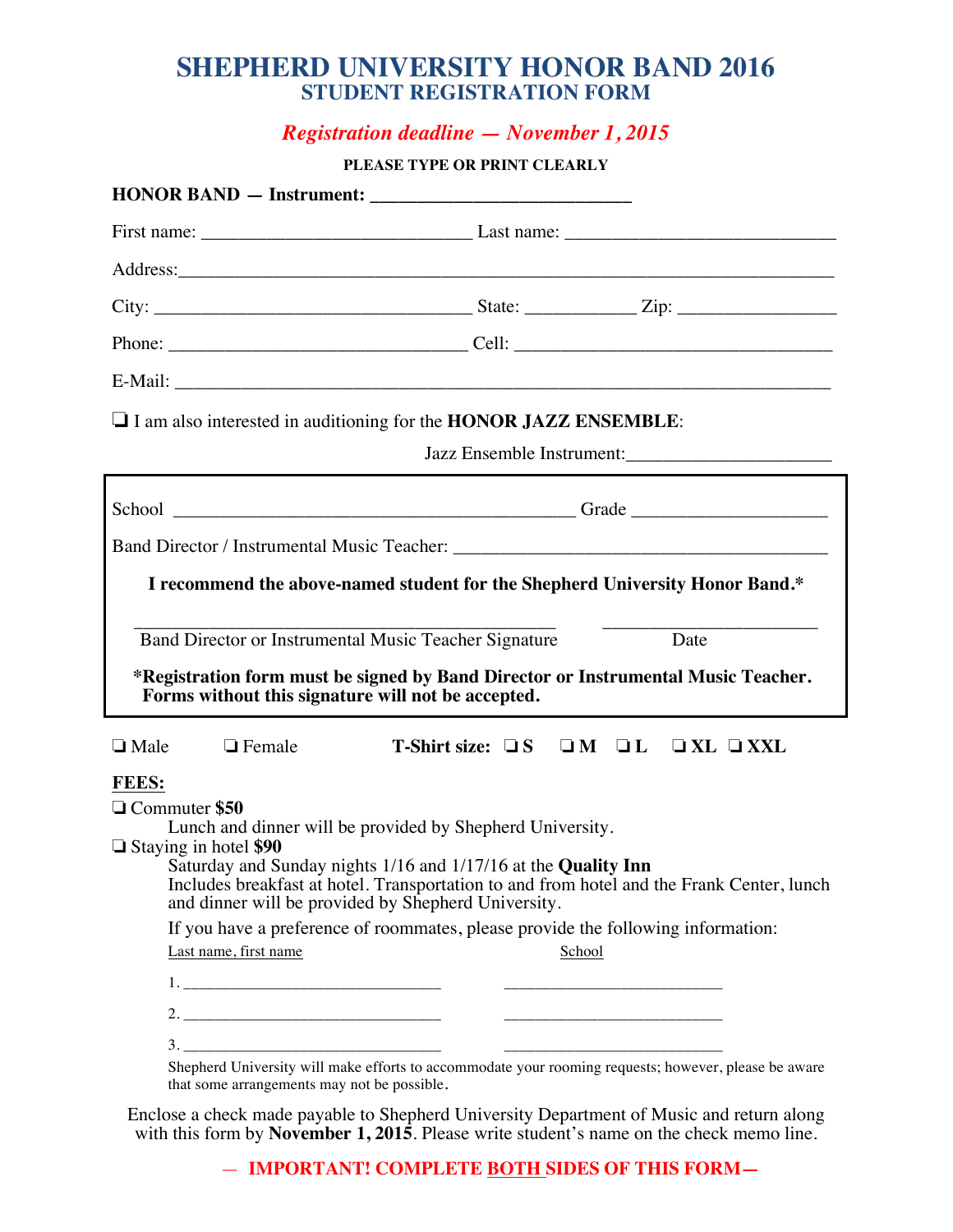# **SHEPHERD UNIVERSITY HONOR BAND 2016**

|                                        | <b>Parent or Legal Guardian Information:</b>                                                                                      |  |          |          |          |                                                                                                                                                                                                                                                                                                                                                                                                 |  |
|----------------------------------------|-----------------------------------------------------------------------------------------------------------------------------------|--|----------|----------|----------|-------------------------------------------------------------------------------------------------------------------------------------------------------------------------------------------------------------------------------------------------------------------------------------------------------------------------------------------------------------------------------------------------|--|
|                                        |                                                                                                                                   |  |          |          |          |                                                                                                                                                                                                                                                                                                                                                                                                 |  |
|                                        |                                                                                                                                   |  |          |          |          |                                                                                                                                                                                                                                                                                                                                                                                                 |  |
|                                        |                                                                                                                                   |  |          |          |          |                                                                                                                                                                                                                                                                                                                                                                                                 |  |
|                                        |                                                                                                                                   |  |          |          |          |                                                                                                                                                                                                                                                                                                                                                                                                 |  |
|                                        |                                                                                                                                   |  |          |          |          |                                                                                                                                                                                                                                                                                                                                                                                                 |  |
| <b>Emergency contact:</b>              |                                                                                                                                   |  |          |          |          |                                                                                                                                                                                                                                                                                                                                                                                                 |  |
|                                        |                                                                                                                                   |  |          |          |          |                                                                                                                                                                                                                                                                                                                                                                                                 |  |
| <b>Health Information:</b>             |                                                                                                                                   |  |          |          |          |                                                                                                                                                                                                                                                                                                                                                                                                 |  |
|                                        |                                                                                                                                   |  |          |          |          |                                                                                                                                                                                                                                                                                                                                                                                                 |  |
|                                        |                                                                                                                                   |  |          |          |          |                                                                                                                                                                                                                                                                                                                                                                                                 |  |
|                                        | All personal information will remain confidential.                                                                                |  |          |          |          | If you have a medical condition of which we should be aware and/or if you take daily medication please let us know.                                                                                                                                                                                                                                                                             |  |
| <b>Program information:</b>            |                                                                                                                                   |  |          |          |          |                                                                                                                                                                                                                                                                                                                                                                                                 |  |
|                                        | PRINT NAME as you would like it to appear in the program:                                                                         |  |          |          |          |                                                                                                                                                                                                                                                                                                                                                                                                 |  |
|                                        |                                                                                                                                   |  |          |          |          |                                                                                                                                                                                                                                                                                                                                                                                                 |  |
| <b>Concert tickets:</b><br>guaranteed. |                                                                                                                                   |  |          |          |          | General admission is \$5.00. Due to limited seating capacity, there is a maximum of 4 guests per<br>student. Tickets must be requested and pre-paid with registration and will be mailed to you. Any<br>remaining tickets will be released for sale at the box office beginning one hour prior to<br>performance. Guests without tickets may be added to a waiting list, however seating is not |  |
|                                        | Number of tickets requested: $\Box$ 1                                                                                             |  | $\Box$ 2 | $\Box$ 3 | $\Box$ 4 | Total ticket order amount \$                                                                                                                                                                                                                                                                                                                                                                    |  |
|                                        |                                                                                                                                   |  |          |          |          | Total enclosed \$ _________ check made payable to Shepherd University Department of Music                                                                                                                                                                                                                                                                                                       |  |
| <b>Checklist:</b>                      | Enclosed are:<br>$\Box$ completed registration* form with payment<br>$\Box$ signed waiver form<br>$\Box$ ticket order and payment |  |          |          |          |                                                                                                                                                                                                                                                                                                                                                                                                 |  |
|                                        | incomplete forms will not be accepted.                                                                                            |  |          |          |          | *Registration form must be signed by Band Director or Music Teacher. Unsigned and/or                                                                                                                                                                                                                                                                                                            |  |
|                                        |                                                                                                                                   |  |          |          |          | Please note that all payments are non-refundable.                                                                                                                                                                                                                                                                                                                                               |  |

**RETURN ALL BY NOVEMBER 1, 2015 TO:**

**Shepherd University Department Music — Honor Band 2016 P.O. Box 5000 • Shepherdstown, WV 25443**